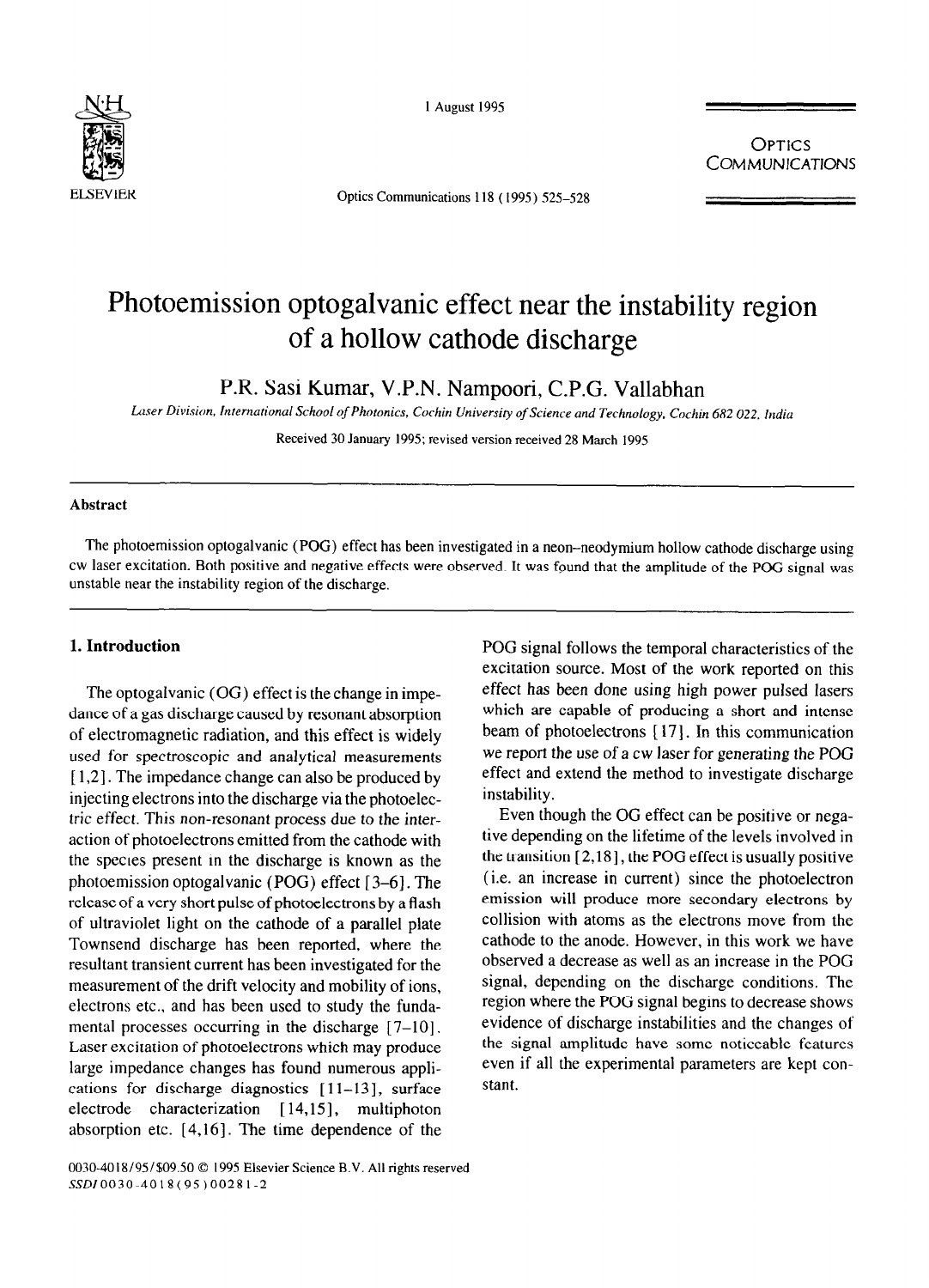# **2. Experimental**

The experiment was performed in a commercial hollow cathode discharge (hcd) lamp (Cathodean UK) which is commonly used as a light source and for numerous applications in atomic spectroscopy. It consists of a hollow cylindrical cathode made of neodymium (Nd) with a ring anode with an inter-electrode separation of about 2 mm and contains neon gas at a pressure of about 10 Torr. Mechanically chopped radiation at 62 Hz from an argon ion laser (Spectra Physics model 171) in multiline mode was allowed to fall without focusing on to the Nd cathode. The laser beam has a TEM $_{00}$  mode spatial distribution with a beam diameter of 1.56 mm and has a very stable output power. The discharge was produced by applying a highly regulated ripple free dc power supply (Thorn EM1 model PM 28B) and was operated in the negative glow regime showing the characteristic colour of the neon glow discharge. A current limiting resistance of 66 k $\Omega$  and a milliammeter were connected in series with the cell, and the modulated POG signal was detected by blocking the dc voltage using a coupling capacitor of 0.1  $\mu$ F (Fig. 1) **.** The amplitude of the POG signal was measured using a 200 MHz digital storage oscilloscope (Iwatzu type DS-863 1) after averaging twice, and the phase was measured using a lock-in amplifier (EC&G type 5208). Another lock-in amplifier (Stanford Research System type SR 850) was used to record the POG signal near the instability region of the discharge.

### 3. **Results and discussion**

The work function of the cathode material (Nd) is  $3.2$  eV  $[19]$  and the energy of the laser photons used was 2.6 eV. The work function of a material depends



**Fig. 1. Experimental setup.** 

on the state of the surface, viz. its contamination, roughness, temperature etc. [20]. Even at a very low voltage (100 V) the signal is observed in the absence of discharge, even though there is a mismatch between the work function of the cathode material and the photon energy. The effective work function of the cathode material will be reduced in the presence of an electric field due to the combined effect of Schottky and field emission so that a lower photon energy threshold is sufficient to generate the signal. Surface enhanced ionization can also take place. Here the interaction of radiation with positive ions of the metal surface can lower the work function sufficiently to allow efficient generation of photoelectrons by the photon flux  $[21]$ .

The characteristics of the electron emission from the target is described by the generalized photoemission theory of Fowler and Dubridge [22-24]. According to this theory, the total current density is

$$
J(r, t) = \sum_{n=0}^{\infty} J_n(r, t) \tag{1}
$$

The quantity  $J_0$  is interpreted as thermionic emission and  $J_n$  as the photoemission contribution given by

$$
J_n(r, t) = a_n \left(\frac{e}{h\nu}\right)^n A(1 - R)^n I^n T^2 F\left(\frac{nh\nu - e\phi}{kT}\right). \tag{2}
$$

Here, *R* is the surface reflectivity, *A* is the theoretical Richardson constant,  $\phi$  is the work function, I is the laser intensity, *T* is the absolute temperature of the cathode and  $a_n$  is the empirically determined constant. The function  $F(x)$  is the Fowler function expressed by

$$
F(x) = \sum_{n=0}^{\infty} \frac{(-1)^{m+1} e^{mx}}{m^2}.
$$
 (3)

In the presence of a discharge, as the photoelectrons move from the cathode to the anode, they are multiplied due to collisional processes, thereby producing a large number of secondary electrons. Thus, if  $\Delta V$  is the change of voltage across the resistance during laser irradiation in the absence of plasma, then the multiplication factor given by

$$
\alpha(V) = \frac{\Delta V_{\rm p}}{\Delta V} \tag{4}
$$

is greater than unity, so that the current increases and the signal amplitude in the presence of the discharge  $(\Delta V_p)$  will be greater than that without plasma. On the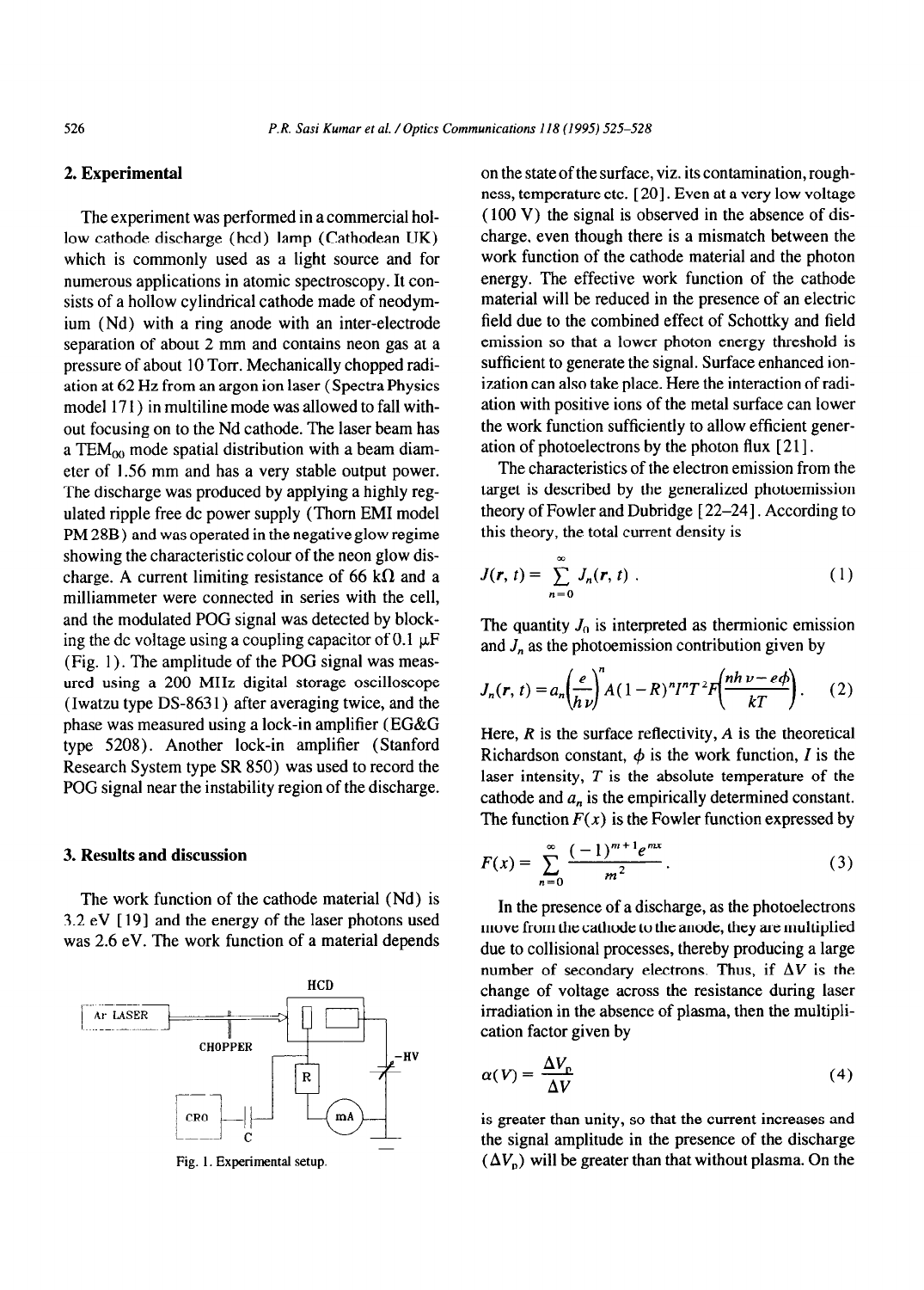

Fig. 2. (a) Variation of the amplitude of the POG signal with discharge voltage. (b) Variation of the phase of the POG signal with discharge voltage (laser power is 1 W).

other hand, the recombination of the secondary electrons with the positive ions in the discharge leads to a decrease of current. The multiplication factor and the magnitude of the POG signal depend on the irradiated laser power, the applied field dependence on the potential barrier of the cathode material [ 211 and the discharge characteristics.

Fig. 2a shows the variation of the POG signal as a function of voltage. The discharge noise is about 2 mV and the signal to noise ratio is very good. The signal fluctuation is mainly due to laser power variations which were less than 0.5% and the measurements were taken after two averages using the digital storage oscilloscope. In the presence of the discharge as the current is increased up to 2.3 mA, the signal decreases while a further increase in the current results in a sign reversal. The phase of the signal also changes at the maximum negative POG signal where there is a phase shift of 180" (Fig. 2b). In this region, generated photoelectrons interact with the discharge such that instead of producing more secondary electrons their number is reduced, i.e. the electron multiplication factor is less than one. An increase in current beyond this point reverses the phase, and the sign of the signal changes to positive. It has been found that in the absence of laser irradiation the discharge in the hollow cathode lamp shows instabilities leading to chaotic oscillations [25]. The experiment is carried out by varying the laser power from 0.5 W to 2.5 W in steps of 0.5 W. It was noticed that the magnitude of the POG signal amplitude increased and the negative peak (at  $\sim$  2.3 mA) as well as the positive peak (at  $\sim$  5 mA) were found to be shifted to the lower voltage region as the laser power was increased.

Finally, we have investigated the time dependence of the POG signal near the negative peak, where the signal becomes unstable. When the applied voltage is very close to the instability region, the signal grows and decays as shown in Fig. 3 with a time scale of about ten minutes. This occurs until a stable condition is reached. Above this region, the POG signal was always positive with a maximum amplitude at about 5 mA. The instability shows a strong dependence on the initial conditions such as current, laser power, irradiating region etc.. The factors that cause the discharge instability are related to the process that control the density of electrons (their production, spatial distribution, etc.). The extra photoelectrons emitted from the cathode will change the dynamic impedance of the discharge and consequently its charge collection efficiency. When the discharge instabilities are present the presence of laser photoemission would appear to have driven the discharge into a more stable mode with what in some cases may be a greater discharge collection efficiency and in others may be a lower collection efficiency. These observations are most likely to be a



Fig. 3. Time dependence of the POG signal near the discharge instability (laser power is 1 W).